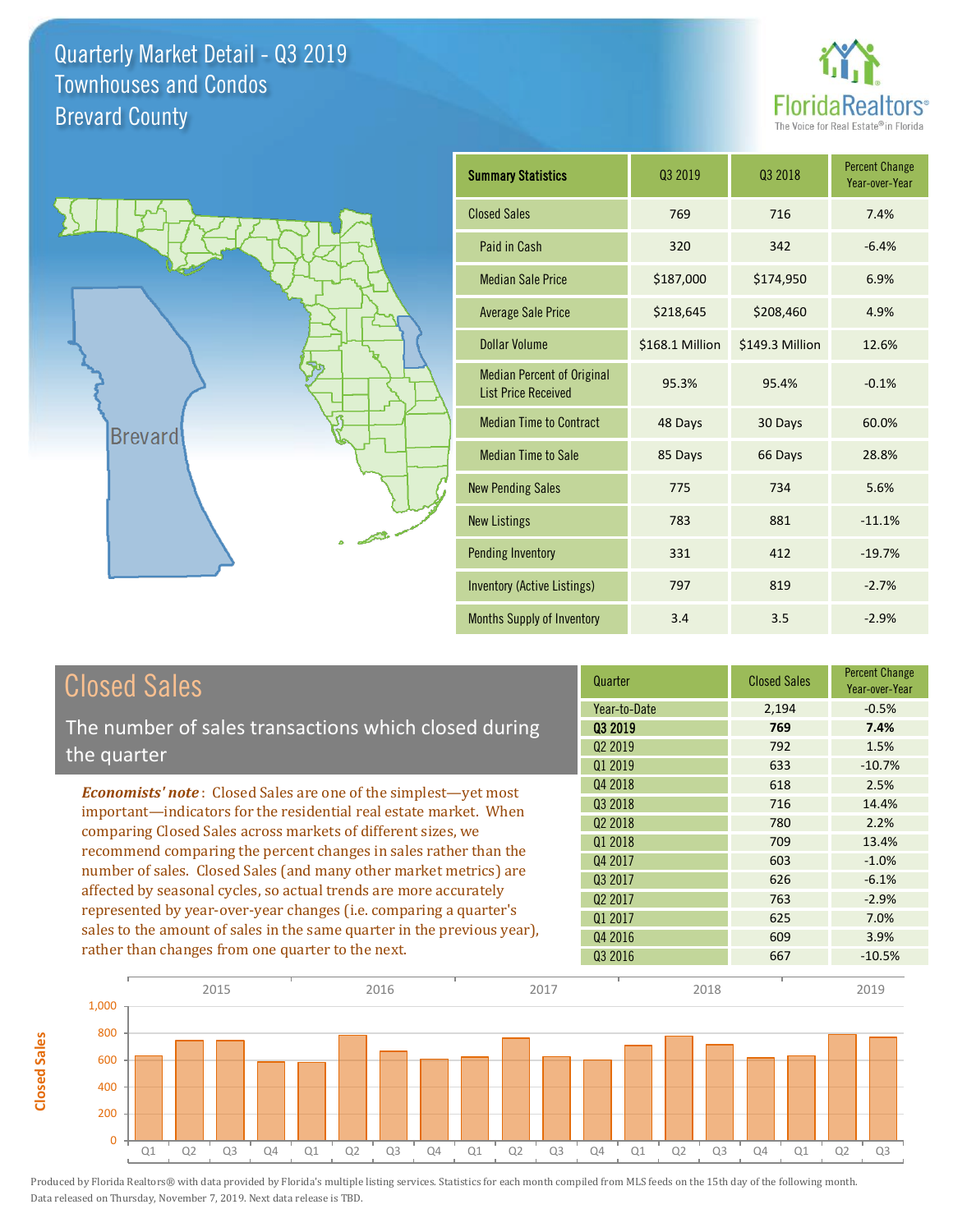

| <b>Cash Sales</b>                                                              | Quarter             | <b>Cash Sales</b> | <b>Percent Change</b><br>Year-over-Year |
|--------------------------------------------------------------------------------|---------------------|-------------------|-----------------------------------------|
|                                                                                | Year-to-Date        | 1,001             | $-11.5%$                                |
| The number of Closed Sales during the quarter in                               | 03 2019             | 320               | $-6.4%$                                 |
| which buyers exclusively paid in cash                                          | 02 2019             | 353               | $-9.9%$                                 |
|                                                                                | Q1 2019             | 328               | $-17.4%$                                |
|                                                                                | Q4 2018             | 305               | $-3.2%$                                 |
|                                                                                | 03 2018             | 342               | 12.9%                                   |
| <b>Economists' note:</b> Cash Sales can be a useful indicator of the extent to | 02 2018             | 392               | $-2.5%$                                 |
| which investors are participating in the market. Why? Investors are            | 01 2018             | 397               | 6.1%                                    |
| far more likely to have the funds to purchase a home available up front,       | Q4 2017             | 315               | $-8.7%$                                 |
| whereas the typical homebuyer requires a mortgage or some other                | Q3 2017             | 303               | $-21.3%$                                |
| form of financing. There are, of course, many possible exceptions, so          | Q <sub>2</sub> 2017 | 402               | $-6.9%$                                 |
| this statistic should be interpreted with care.                                | Q1 2017             | 374               | 10.7%                                   |
|                                                                                | Q4 2016             | 345               | $-1.4%$                                 |



# Cash Sales as a Percentage of Closed Sales

The percentage of Closed Sales during the quarter which were Cash Sales

*Economists' note* : This statistic is simply another way of viewing Cash Sales. The remaining percentages of Closed Sales (i.e. those not paid fully in cash) each quarter involved some sort of financing, such as mortgages, owner/seller financing, assumed loans, etc.

| Quarter             | <b>Percent of Closed</b><br>Sales Paid in Cash | <b>Percent Change</b><br>Year-over-Year |
|---------------------|------------------------------------------------|-----------------------------------------|
| Year-to-Date        | 45.6%                                          | $-11.1%$                                |
| 03 2019             | 41.6%                                          | $-13.0%$                                |
| Q <sub>2</sub> 2019 | 44.6%                                          | $-11.3%$                                |
| Q1 2019             | 51.8%                                          | $-7.5%$                                 |
| Q4 2018             | 49.4%                                          | $-5.4%$                                 |
| Q <sub>3</sub> 2018 | 47.8%                                          | $-1.2%$                                 |
| Q <sub>2</sub> 2018 | 50.3%                                          | $-4.6%$                                 |
| 01 2018             | 56.0%                                          | $-6.4%$                                 |
| Q4 2017             | 52.2%                                          | $-7.9%$                                 |
| 03 2017             | 48.4%                                          | $-16.1%$                                |
| Q <sub>2</sub> 2017 | 52.7%                                          | $-4.2%$                                 |
| Q1 2017             | 59.8%                                          | 3.3%                                    |
| Q4 2016             | 56.7%                                          | $-5.0%$                                 |
| Q3 2016             | 57.7%                                          | $-2.4%$                                 |

Q3 2016 385 -12.5%

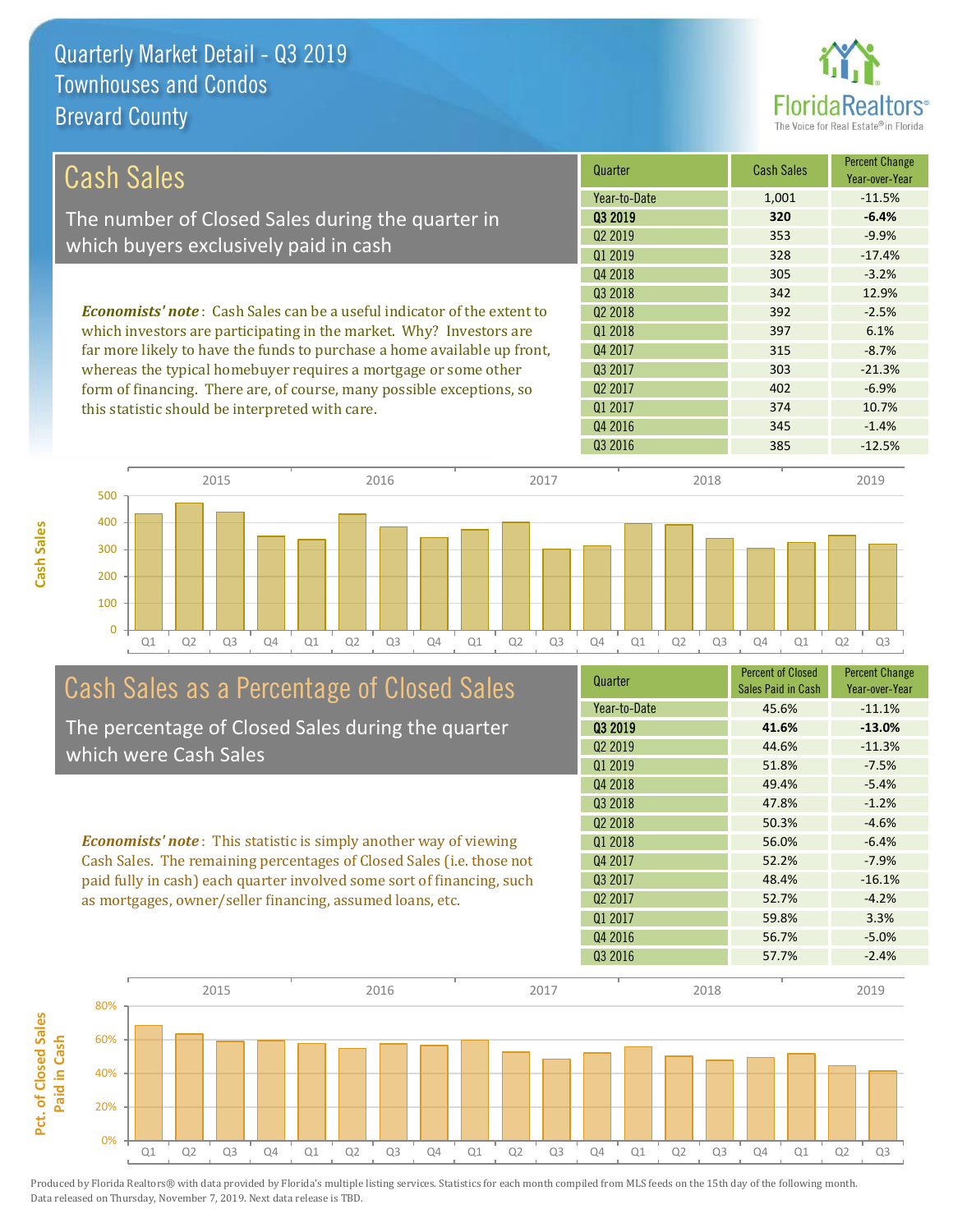

## Median Sale Price

The median sale price reported for the quarter (i.e. 50% of sales were above and 50% of sales were below)

*Economists' note* : Median Sale Price is our preferred summary statistic for price activity because, unlike Average Sale Price, Median Sale Price is not sensitive to high sale prices for small numbers of homes that may not be characteristic of the market area. Keep in mind that median price trends over time are not always solely caused by changes in the general value of local real estate. Median sale price only reflects the values of the homes that *sold* each quarter, and the mix of the types of homes that sell can change over time.

| Quarter             | <b>Median Sale Price</b> | <b>Percent Change</b><br>Year-over-Year |
|---------------------|--------------------------|-----------------------------------------|
| Year-to-Date        | \$185,000                | 7.6%                                    |
| Q3 2019             | \$187,000                | 6.9%                                    |
| Q <sub>2</sub> 2019 | \$189,125                | 5.1%                                    |
| Q1 2019             | \$175,000                | 10.8%                                   |
| Q4 2018             | \$175,000                | 6.1%                                    |
| Q3 2018             | \$174,950                | 9.3%                                    |
| Q <sub>2</sub> 2018 | \$180,000                | 12.5%                                   |
| Q1 2018             | \$158,000                | 9.0%                                    |
| Q4 2017             | \$165,000                | 13.8%                                   |
| Q3 2017             | \$160,000                | 8.8%                                    |
| Q <sub>2</sub> 2017 | \$160,000                | 9.6%                                    |
| Q1 2017             | \$145,000                | 4.3%                                    |
| Q4 2016             | \$145,000                | 5.1%                                    |
| Q3 2016             | \$147,000                | 12.8%                                   |



#### Average Sale Price

The average sale price reported for the quarter (i.e. total sales in dollars divided by the number of sales)

*Economists' note* : Usually, we prefer Median Sale Price over Average Sale Price as a summary statistic for home prices. However, Average Sale Price does have its uses—particularly when it is analyzed alongside the Median Sale Price. For one, the relative difference between the two statistics can provide some insight into the market for higher-end homes in an area.

| Quarter             | <b>Average Sale Price</b> | <b>Percent Change</b><br>Year-over-Year |
|---------------------|---------------------------|-----------------------------------------|
| Year-to-Date        | \$225,120                 | 7.8%                                    |
| 03 2019             | \$218,645                 | 4.9%                                    |
| Q <sub>2</sub> 2019 | \$237,004                 | 8.7%                                    |
| Q1 2019             | \$218,116                 | 9.6%                                    |
| Q4 2018             | \$210,373                 | 5.6%                                    |
| Q3 2018             | \$208,460                 | 11.7%                                   |
| Q <sub>2</sub> 2018 | \$218,061                 | 13.1%                                   |
| Q1 2018             | \$198,987                 | 8.2%                                    |
| Q4 2017             | \$199,292                 | 8.4%                                    |
| Q3 2017             | \$186,581                 | $-2.2%$                                 |
| Q <sub>2</sub> 2017 | \$192,842                 | 2.9%                                    |
| Q1 2017             | \$183,960                 | $-0.8%$                                 |
| Q4 2016             | \$183,889                 | 4.5%                                    |
| Q3 2016             | \$190,835                 | 10.7%                                   |



**Median Sale Price**

**Median Sale Price** 

Produced by Florida Realtors® with data provided by Florida's multiple listing services. Statistics for each month compiled from MLS feeds on the 15th day of the following month. Data released on Thursday, November 7, 2019. Next data release is TBD.

**Average Sale Price**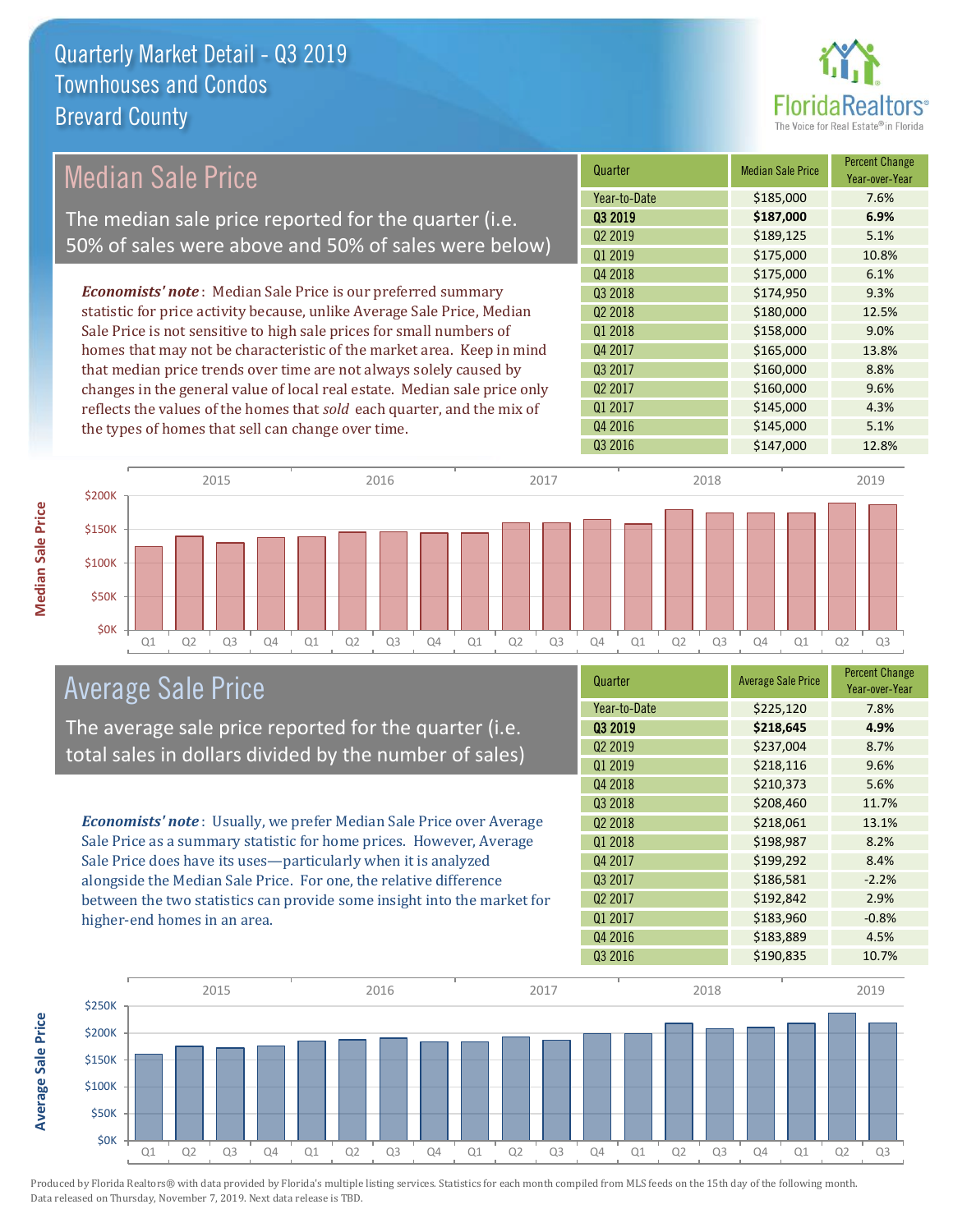

| Dollar Volume                                                                | Quarter             | <b>Dollar Volume</b> | <b>Percent Change</b><br>Year-over-Year |
|------------------------------------------------------------------------------|---------------------|----------------------|-----------------------------------------|
|                                                                              | Year-to-Date        | \$493.9 Million      | 7.3%                                    |
| The sum of the sale prices for all sales which closed                        | 03 2019             | \$168.1 Million      | 12.6%                                   |
| during the quarter                                                           | Q <sub>2</sub> 2019 | \$187.7 Million      | 10.4%                                   |
|                                                                              | Q1 2019             | \$138.1 Million      | $-2.1%$                                 |
|                                                                              | Q4 2018             | \$130.0 Million      | 8.2%                                    |
| <b>Economists' note</b> : Dollar Volume is simply the sum of all sale prices | Q3 2018             | \$149.3 Million      | 27.8%                                   |
| in a given time period, and can quickly be calculated by multiplying         | Q <sub>2</sub> 2018 | \$170.1 Million      | 15.6%                                   |
| Closed Sales by Average Sale Price. It is a strong indicator of the health   | Q1 2018             | \$141.1 Million      | 22.7%                                   |
| of the real estate industry in a market, and is of particular interest to    | Q4 2017             | \$120.2 Million      | 7.3%                                    |
| real estate professionals, investors, analysts, and government agencies.     | Q3 2017             | \$116.8 Million      | $-8.2%$                                 |
| Potential home sellers and home buyers, on the other hand, will likely       | Q <sub>2</sub> 2017 | \$147.1 Million      | $-0.1%$                                 |
| be better served by paying attention to trends in the two components         | Q1 2017             | \$115.0 Million      | 6.2%                                    |
| of Dollar Volume (i.e. sales and prices) individually                        | Q4 2016             | \$112.0 Million      | 8.6%                                    |

Q1 Q2 Q3 Q4 Q1 Q2 Q3 Q4 Q1 Q2 Q3 Q4 Q1 Q2 Q3 Q4 Q1 Q2 Q3 \$0 \$50 M \$100 M \$150 M \$200 M 2015 2016 2017 2018 2019

# Median Percent of Original List Price Received

of Dollar Volume (i.e. sales and prices) individually.

The median of the sale price (as a percentage of the original list price) across all properties selling during the quarter

*Economists' note* : The Median Percent of Original List Price Received is useful as an indicator of market recovery, since it typically rises as buyers realize that the market may be moving away from them and they need to match the selling price (or better it) in order to get a contract on the house. This is usually the last measure to indicate a market has shifted from down to up, so it is what we would call a *lagging* indicator.

| Quarter             | Med. Pct. of Orig.<br><b>List Price Received</b> | <b>Percent Change</b><br>Year-over-Year |
|---------------------|--------------------------------------------------|-----------------------------------------|
| Year-to-Date        | 95.5%                                            | $-0.1%$                                 |
| 03 2019             | 95.3%                                            | $-0.1%$                                 |
| Q <sub>2</sub> 2019 | 95.6%                                            | $-0.4%$                                 |
| Q1 2019             | 95.2%                                            | $-0.3%$                                 |
| Q4 2018             | 95.1%                                            | $-0.3%$                                 |
| Q3 2018             | 95.4%                                            | $-0.3%$                                 |
| Q <sub>2</sub> 2018 | 96.0%                                            | 0.9%                                    |
| 01 2018             | 95.5%                                            | 0.3%                                    |
| Q4 2017             | 95.4%                                            | 1.0%                                    |
| Q3 2017             | 95.7%                                            | 0.8%                                    |
| Q <sub>2</sub> 2017 | 95.1%                                            | 0.1%                                    |
| Q1 2017             | 95.2%                                            | 0.5%                                    |
| Q4 2016             | 94.5%                                            | $-0.5%$                                 |
| Q3 2016             | 94.9%                                            | 0.9%                                    |

Q3 2016 **\$127.3 Million -0.9%** 

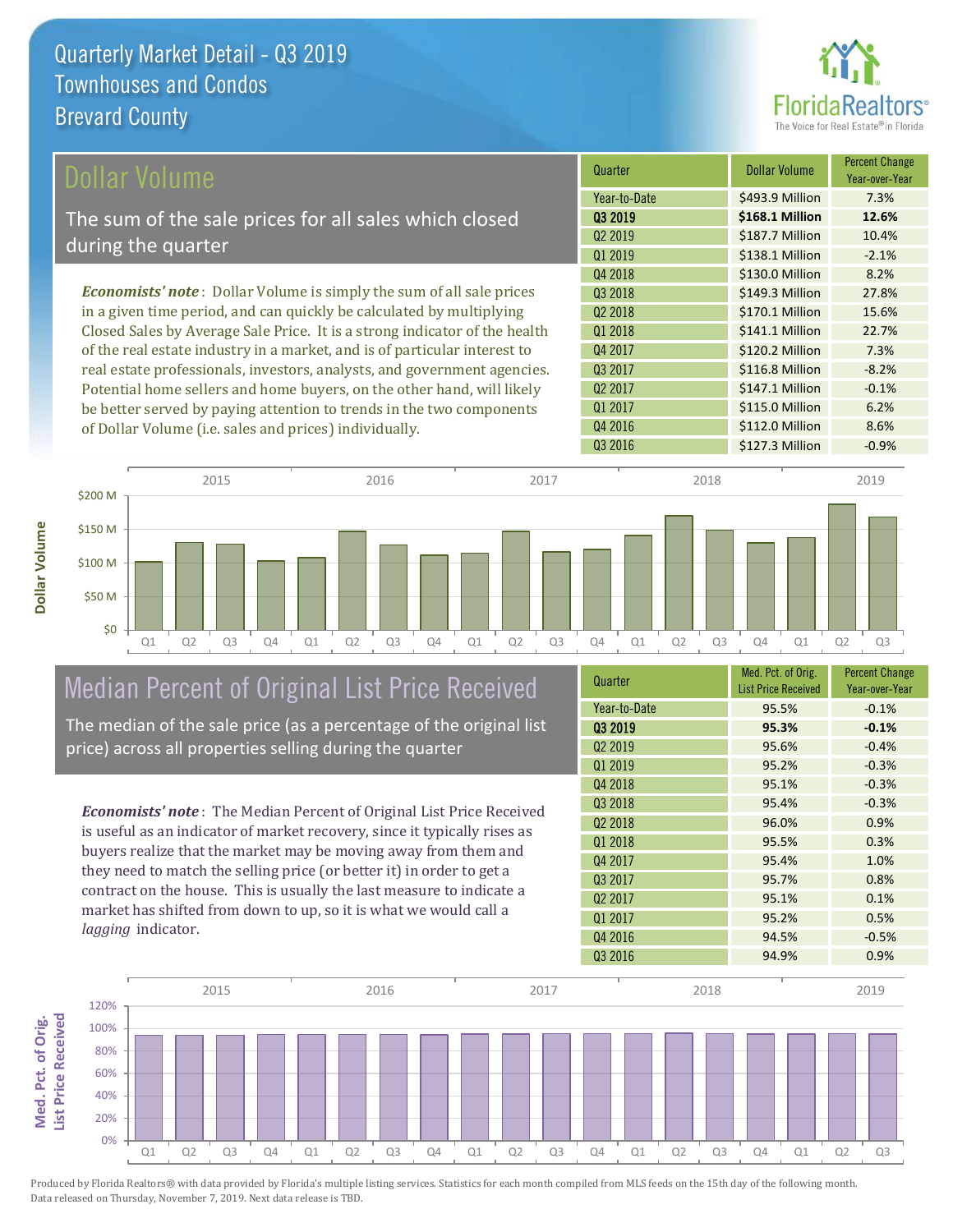

## Median Time to Contract

The median number of days between the listing date and contract date for all Closed Sales during the quarter

*Economists' note* : Like Time to Sale, Time to Contract is a measure of the length of the home selling process calculated for sales which closed during the quarter. The difference is that Time to Contract measures the number of days between the initial listing of a property and the signing of the contract which eventually led to the closing of the sale. When the gap between Median Time to Contract and Median Time to Sale grows, it is usually a sign of longer closing times and/or declining numbers of cash sales.





#### Median Time to Sale

**Median Time to** 

**Median Time to** 

The median number of days between the listing date and closing date for all Closed Sales during the quarter

*Economists' note* : Time to Sale is a measure of the length of the home selling process, calculated as the number of days between the initial listing of a property and the closing of the sale. *Median* Time to Sale is the amount of time the "middle" property selling this month was on the market. That is, 50% of homes selling this month took *less* time to sell, and 50% of homes took *more* time to sell. Median Time to Sale gives a more accurate picture than Average Time to Sale, which can be skewed upward by small numbers of properties taking an abnormally long time to sell.

| Quarter             | <b>Median Time to Sale</b> | <b>Percent Change</b><br>Year-over-Year |
|---------------------|----------------------------|-----------------------------------------|
| Year-to-Date        | 80 Days                    | 19.4%                                   |
| Q3 2019             | 85 Days                    | 28.8%                                   |
| Q <sub>2</sub> 2019 | 78 Days                    | 18.2%                                   |
| Q1 2019             | 79 Days                    | 14.5%                                   |
| Q4 2018             | 69 Days                    | $-8.0%$                                 |
| Q3 2018             | 66 Days                    | $-5.7%$                                 |
| Q <sub>2</sub> 2018 | 66 Days                    | $-2.9%$                                 |
| Q1 2018             | 69 Days                    | $-1.4%$                                 |
| Q4 2017             | 75 Days                    | 4.2%                                    |
| Q3 2017             | 70 Days                    | $-9.1%$                                 |
| Q <sub>2</sub> 2017 | 68 Days                    | $-12.8%$                                |
| Q1 2017             | 70 Days                    | $-11.4%$                                |
| Q4 2016             | 72 Days                    | $-2.7%$                                 |
| Q3 2016             | 77 Days                    | $-2.5%$                                 |

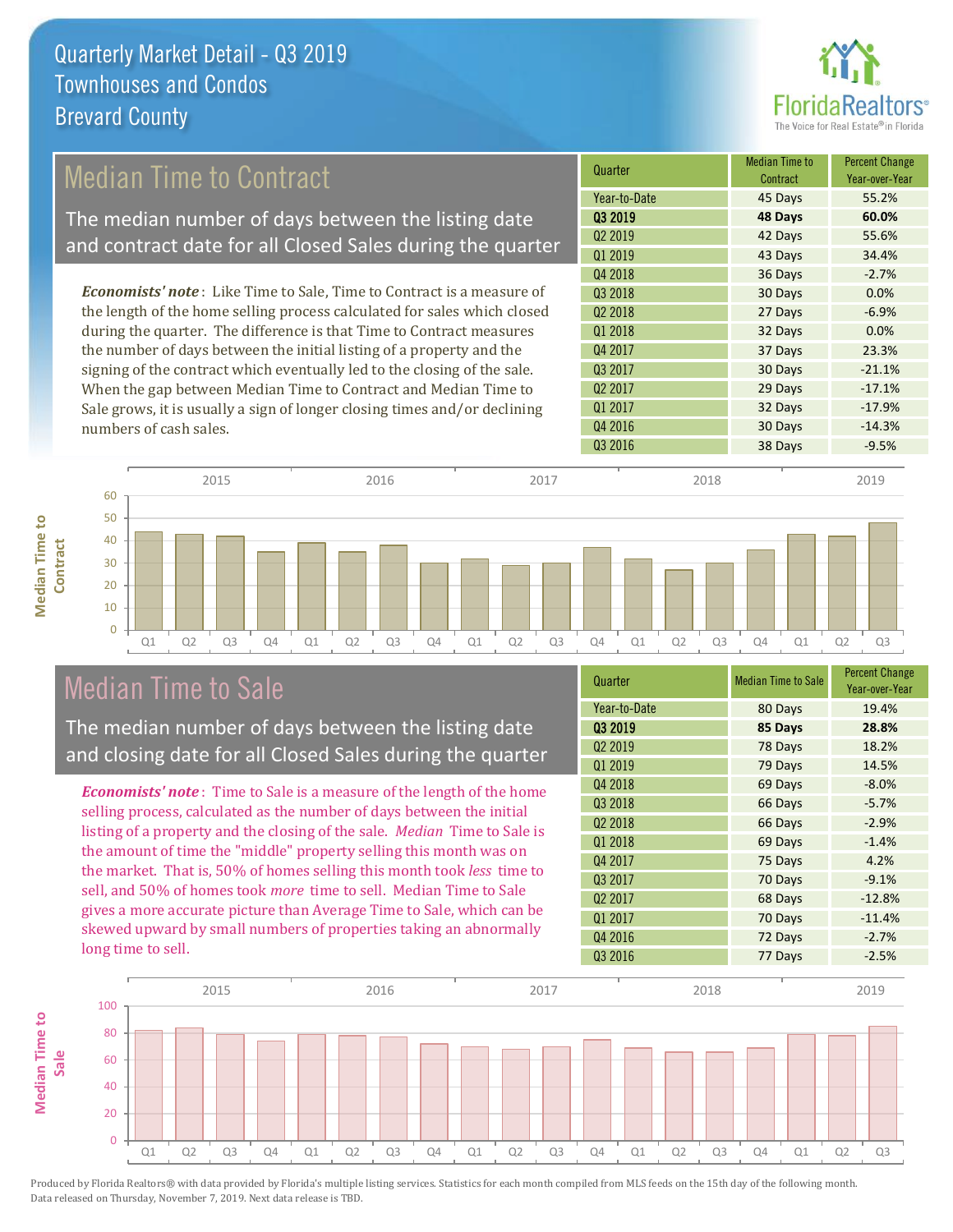

| <b>New Pending Sales</b>                                                      | Quarter             | <b>New Pending Sales</b> | <b>Percent Change</b><br>Year-over-Year |
|-------------------------------------------------------------------------------|---------------------|--------------------------|-----------------------------------------|
|                                                                               | Year-to-Date        | 2,425                    | $-2.0%$                                 |
| The number of listed properties that went under                               | 03 2019             | 775                      | 5.6%                                    |
| contract during the quarter                                                   | Q <sub>2</sub> 2019 | 846                      | 1.6%                                    |
|                                                                               | 01 2019             | 804                      | $-11.5%$                                |
|                                                                               | Q4 2018             | 560                      | $-10.8%$                                |
| <b>Economists' note:</b> Because of the typical length of time it takes for a | 03 2018             | 734                      | 10.0%                                   |
| sale to close, economists consider Pending Sales to be a decent               | Q <sub>2</sub> 2018 | 833                      | 2.8%                                    |
| indicator of potential future Closed Sales. It is important to bear in        | Q1 2018             | 908                      | 12.8%                                   |
| mind, however, that not all Pending Sales will be closed successfully.        | Q4 2017             | 628                      | 10.0%                                   |
| So, the effectiveness of Pending Sales as a future indicator of Closed        | Q3 2017             | 667                      | $-12.9%$                                |
| Sales is susceptible to changes in market conditions such as the              | Q <sub>2</sub> 2017 | 810                      | 8.7%                                    |
| availability of financing for homebuyers and the inventory of                 | Q1 2017             | 805                      | 5.2%                                    |
| distressed properties for sale.                                               | Q4 2016             | 571                      | $-9.8%$                                 |



# New Listings

The number of properties put onto the market during the quarter

*Economists' note* : New Listings tend to rise in delayed response to increasing prices, so they are often seen as a lagging indicator of market health. As prices rise, potential sellers raise their estimations of value—and in the most recent cycle, rising prices have freed up many potential sellers who were previously underwater on their mortgages. Note that in our calculations, we take care to not include properties that were recently taken off the market and quickly relisted, since these are not really *new* listings.

| Quarter             | <b>New Listings</b> | <b>Percent Change</b><br>Year-over-Year |
|---------------------|---------------------|-----------------------------------------|
| Year-to-Date        | 2,757               | $-5.5%$                                 |
| 03 2019             | 783                 | $-11.1%$                                |
| Q <sub>2</sub> 2019 | 977                 | 1.2%                                    |
| Q1 2019             | 997                 | $-6.8%$                                 |
| Q4 2018             | 772                 | 5.5%                                    |
| Q3 2018             | 881                 | 15.0%                                   |
| Q <sub>2</sub> 2018 | 965                 | 7.8%                                    |
| Q1 2018             | 1,070               | 11.2%                                   |
| Q4 2017             | 732                 | 3.8%                                    |
| Q3 2017             | 766                 | 0.8%                                    |
| Q <sub>2</sub> 2017 | 895                 | 2.8%                                    |
| Q1 2017             | 962                 | $-1.9%$                                 |
| Q4 2016             | 705                 | $-3.0%$                                 |
| Q3 2016             | 760                 | $-0.4%$                                 |

Q3 2016 766 4.8%



**New Listings**

**Pending Sales**

Pending Sales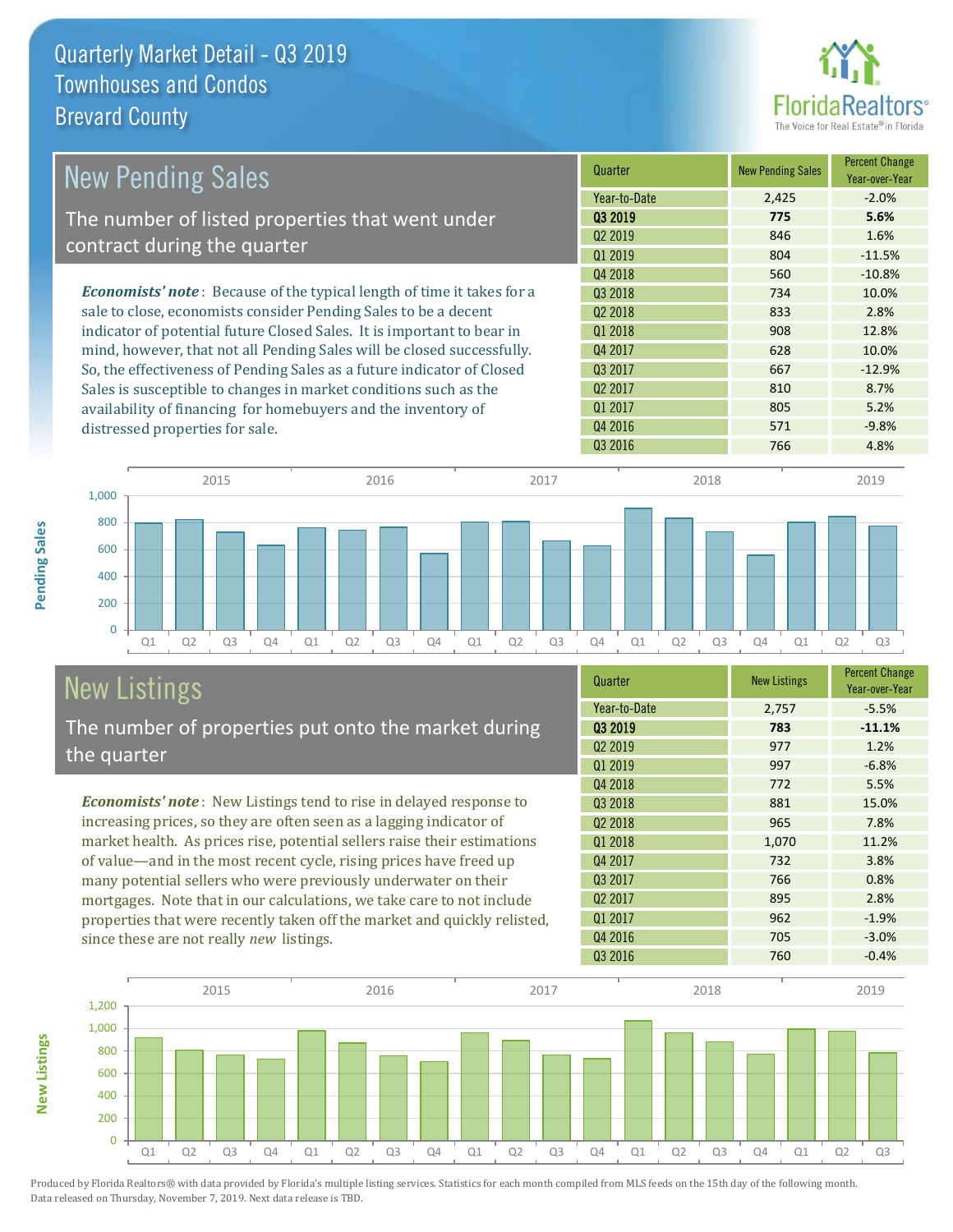

| Inventory (Active Listings)                                                  | Quarter                  | Inventory | <b>Percent Change</b><br>Year-over-Year |
|------------------------------------------------------------------------------|--------------------------|-----------|-----------------------------------------|
|                                                                              | <b>YTD (Monthly Avg)</b> | 895       | 12.2%                                   |
| The number of property listings active at the end of                         | 03 2019                  | 797       | $-2.7%$                                 |
|                                                                              | Q <sub>2</sub> 2019      | 888       | 14.6%                                   |
| the quarter                                                                  | Q1 2019                  | 931       | 18.3%                                   |
|                                                                              | Q4 2018                  | 904       | 23.8%                                   |
| <b>Economists' note</b> : There are a number of ways to define and calculate | 03 2018                  | 819       | 10.8%                                   |
| Inventory. Our method is to simply count the number of active listings       | Q <sub>2</sub> 2018      | 775       | 0.8%                                    |
| on the last day of the quarter, and hold this number to compare with         | Q1 2018                  | 787       | $-2.1%$                                 |
| the same quarter the following year. Inventory rises when New                | Q4 2017                  | 730       | $-6.9%$                                 |
| Listings are outpacing the number of listings that go off-market             | Q3 2017                  | 739       | $-0.5%$                                 |
| (regardless of whether they actually sell). Likewise, it falls when New      | Q <sub>2</sub> 2017      | 769       | $-9.4%$                                 |
| Listings aren't keeping up with the rate at which homes are going off-       | 01 2017                  | 804       | $-8.5%$                                 |



## Months Supply of Inventory

An estimate of the number of months it will take to deplete the current Inventory given recent sales rates

*Economists' note* : MSI is a useful indicator of market conditions. The benchmark for a balanced market (favoring neither buyer nor seller) is 5.5 months of inventory. Anything higher is traditionally a buyers' market, and anything lower is a sellers' market. There is no single accepted way of calculating MSI. A common method is to divide current Inventory by the most recent month's Closed Sales count, but this count is a usually poor predictor of future Closed Sales due to seasonal cycles. To eliminate seasonal effects, we use the 12-month average of monthly Closed Sales instead.

| Quarter                  | <b>Months Supply</b> | <b>Percent Change</b><br>Year-over-Year |
|--------------------------|----------------------|-----------------------------------------|
| <b>YTD (Monthly Avg)</b> | 3.9                  | 11.4%                                   |
| 03 2019                  | 3.4                  | $-2.9%$                                 |
| Q <sub>2</sub> 2019      | 3.9                  | 14.7%                                   |
| Q1 2019                  | 4.1                  | 17.1%                                   |
| Q4 2018                  | 3.8                  | 15.2%                                   |
| Q3 2018                  | 3.5                  | 2.9%                                    |
| Q <sub>2</sub> 2018      | 3.4                  | $-2.9%$                                 |
| Q1 2018                  | 3.5                  | $-2.8%$                                 |
| Q4 2017                  | 3.3                  | $-8.3%$                                 |
| Q3 2017                  | 3.4                  | 0.0%                                    |
| 02 2017                  | 3.5                  | $-7.9%$                                 |
| Q1 2017                  | 3.6                  | $-10.0%$                                |
| Q4 2016                  | 3.6                  | 5.9%                                    |
| Q3 2016                  | 3.4                  | 6.2%                                    |

Q4 2016 **784** 1.7%



Produced by Florida Realtors® with data provided by Florida's multiple listing services. Statistics for each month compiled from MLS feeds on the 15th day of the following month. Data released on Thursday, November 7, 2019. Next data release is TBD.

market.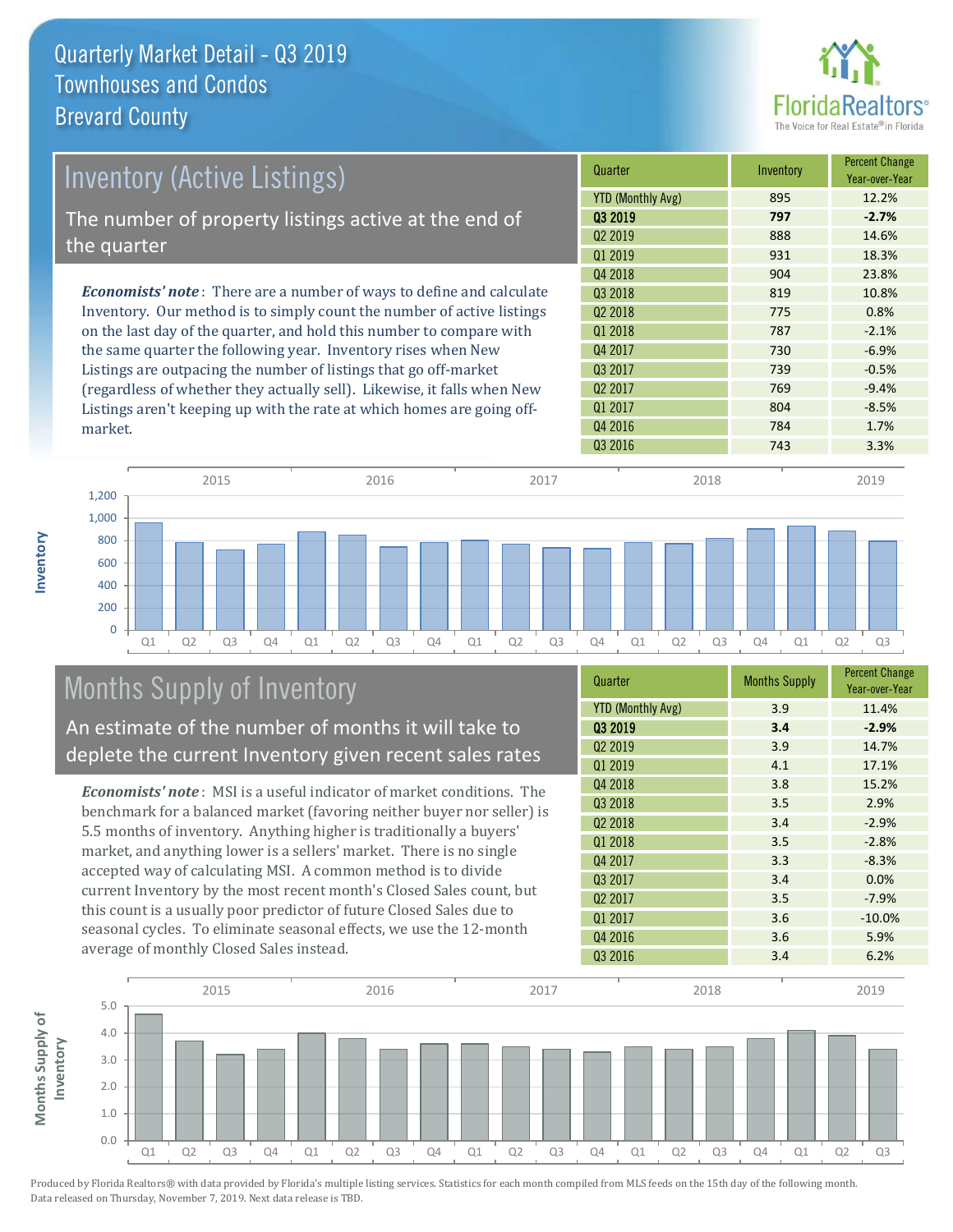

## Closed Sales by Sale Price

The number of sales transactions which closed during the quarter

*Economists' note:* Closed Sales are one of the simplest—yet most important—indicators for the residential real estate market. When comparing Closed Sales across markets of different sizes, we recommend comparing the percent changes in sales rather than the number of sales. Closed Sales (and many other market metrics) are affected by seasonal cycles, so actual trends are more accurately represented by year-over-year changes (i.e. comparing a quarter's sales to the amount of sales in the same quarter in the previous year), rather than changes from one quarter to the next.

| Sale Price            | <b>Closed Sales</b> | <b>Percent Change</b><br>Year-over-Year |
|-----------------------|---------------------|-----------------------------------------|
| Less than \$50,000    | 5                   | $-50.0%$                                |
| $$50,000 - $99,999$   | 102                 | $-24.4%$                                |
| $$100,000 - $149,999$ | 168                 | 15.9%                                   |
| $$150,000 - $199,999$ | 147                 | 14.0%                                   |
| \$200,000 - \$249,999 | 106                 | 10.4%                                   |
| \$250,000 - \$299,999 | 73                  | 10.6%                                   |
| \$300,000 - \$399,999 | 108                 | 52.1%                                   |
| \$400,000 - \$599,999 | 41                  | $-16.3%$                                |
| \$600,000 - \$999,999 | 19                  | 35.7%                                   |
| \$1,000,000 or more   | ი                   | $-100.0%$                               |



#### Median Time to Contract by Sale Price The median number of days between the listing date and contract date for all Closed Sales during the quarter

*Economists' note* : Like Time to Sale, Time to Contract is a measure of the length of the home selling process calculated for sales which closed during the quarter. The difference is that Time to Contract measures the number of days between the initial listing of a property and the signing of the contract which eventually led to the closing of the sale. When the gap between Median Time to Contract and Median Time to Sale grows, it is usually a sign of longer closing times and/or declining numbers of cash sales.

| <b>Sale Price</b>     | Median Time to<br>Contract | <b>Percent Change</b><br>Year-over-Year |
|-----------------------|----------------------------|-----------------------------------------|
| Less than \$50,000    | 61 Days                    | 45.2%                                   |
| $$50,000 - $99,999$   | 26 Days                    | 30.0%                                   |
| $$100,000 - $149,999$ | 44 Days                    | 214.3%                                  |
| $$150,000 - $199,999$ | 36 Days                    | 80.0%                                   |
| \$200,000 - \$249,999 | 39 Days                    | $-18.8%$                                |
| \$250,000 - \$299,999 | 70 Days                    | 14.8%                                   |
| \$300,000 - \$399,999 | 75 Days                    | 59.6%                                   |
| \$400,000 - \$599,999 | 71 Days                    | 4.4%                                    |
| \$600,000 - \$999,999 | 171 Days                   | 71.0%                                   |
| \$1,000,000 or more   | (No Sales)                 | N/A                                     |



**Median Time to Contract**

**Median Time to Contract**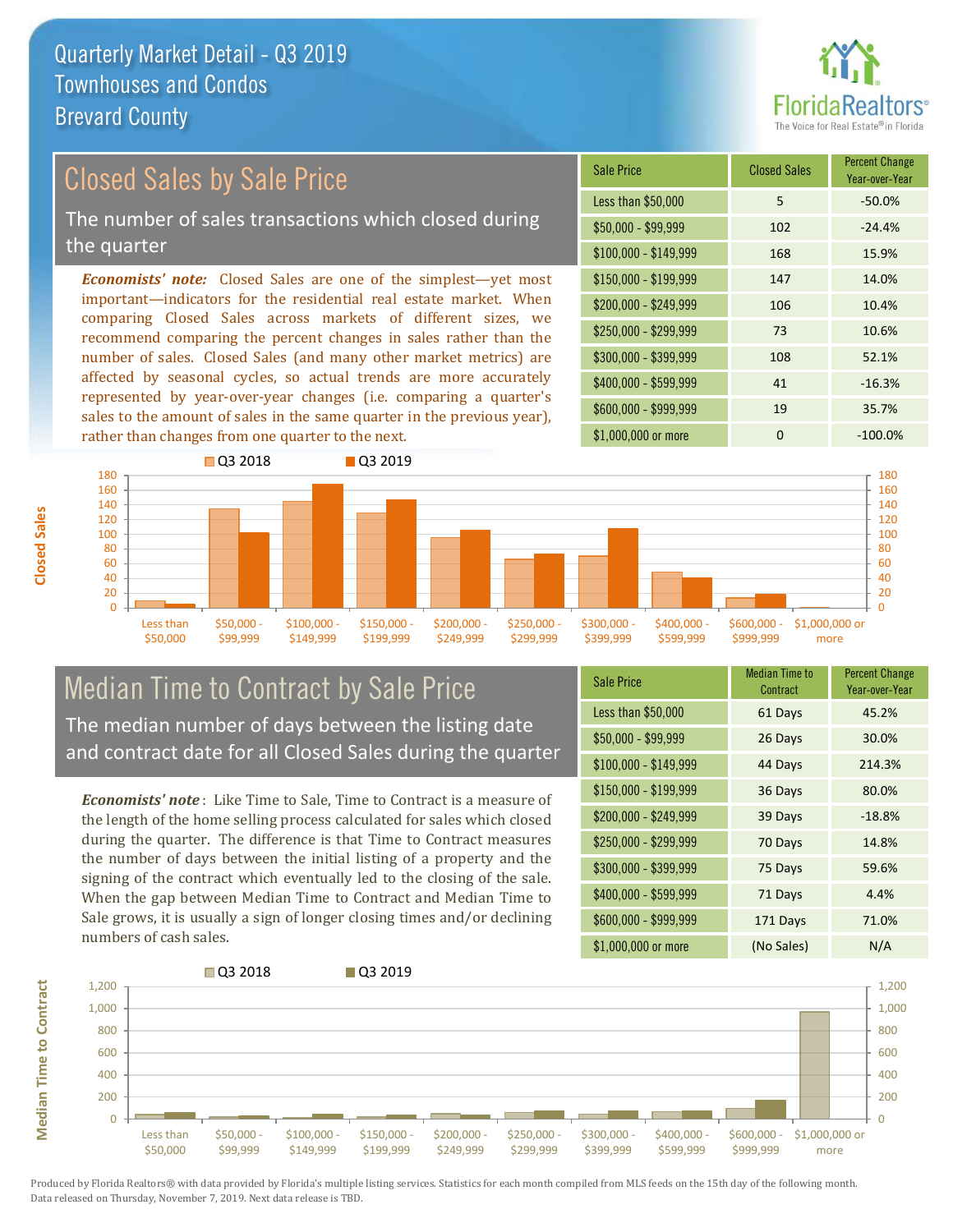

## New Listings by Initial Listing Price

The number of properties put onto the market during the quarter

*Economists' note:* New Listings tend to rise in delayed response to increasing prices, so they are often seen as a lagging indicator of market health. As prices rise, potential sellers raise their estimations of value—and in the most recent cycle, rising prices have freed up many potential sellers who were previously underwater on their mortgages. Note that in our calculations, we take care to not include properties that were recently taken off the market and quickly relisted, since these are not really *new* listings.





#### Inventory by Current Listing Price The number of property listings active at the end of the quarter

*Economists' note* : There are a number of ways to define and calculate Inventory. Our method is to simply count the number of active listings on the last day of the quarter, and hold this number to compare with the same quarter the following year. Inventory rises when New Listings are outpacing the number of listings that go off-market (regardless of whether they actually sell). Likewise, it falls when New Listings aren't keeping up with the rate at which homes are going offmarket.

| <b>Current Listing Price</b> | Inventory | <b>Percent Change</b><br>Year-over-Year |
|------------------------------|-----------|-----------------------------------------|
| Less than \$50,000           | 6         | $-40.0%$                                |
| $$50,000 - $99,999$          | 61        | $-20.8%$                                |
| $$100,000 - $149,999$        | 99        | $-1.0%$                                 |
| $$150,000 - $199,999$        | 112       | 7.7%                                    |
| \$200,000 - \$249,999        | 73        | 7.4%                                    |
| \$250,000 - \$299,999        | 76        | $-8.4%$                                 |
| \$300,000 - \$399,999        | 176       | 5.4%                                    |
| \$400,000 - \$599,999        | 113       | $-15.7%$                                |
| \$600,000 - \$999,999        | 64        | 3.2%                                    |
| \$1,000,000 or more          | 17        | 21.4%                                   |



Produced by Florida Realtors® with data provided by Florida's multiple listing services. Statistics for each month compiled from MLS feeds on the 15th day of the following month. Data released on Thursday, November 7, 2019. Next data release is TBD.

**Inventory**